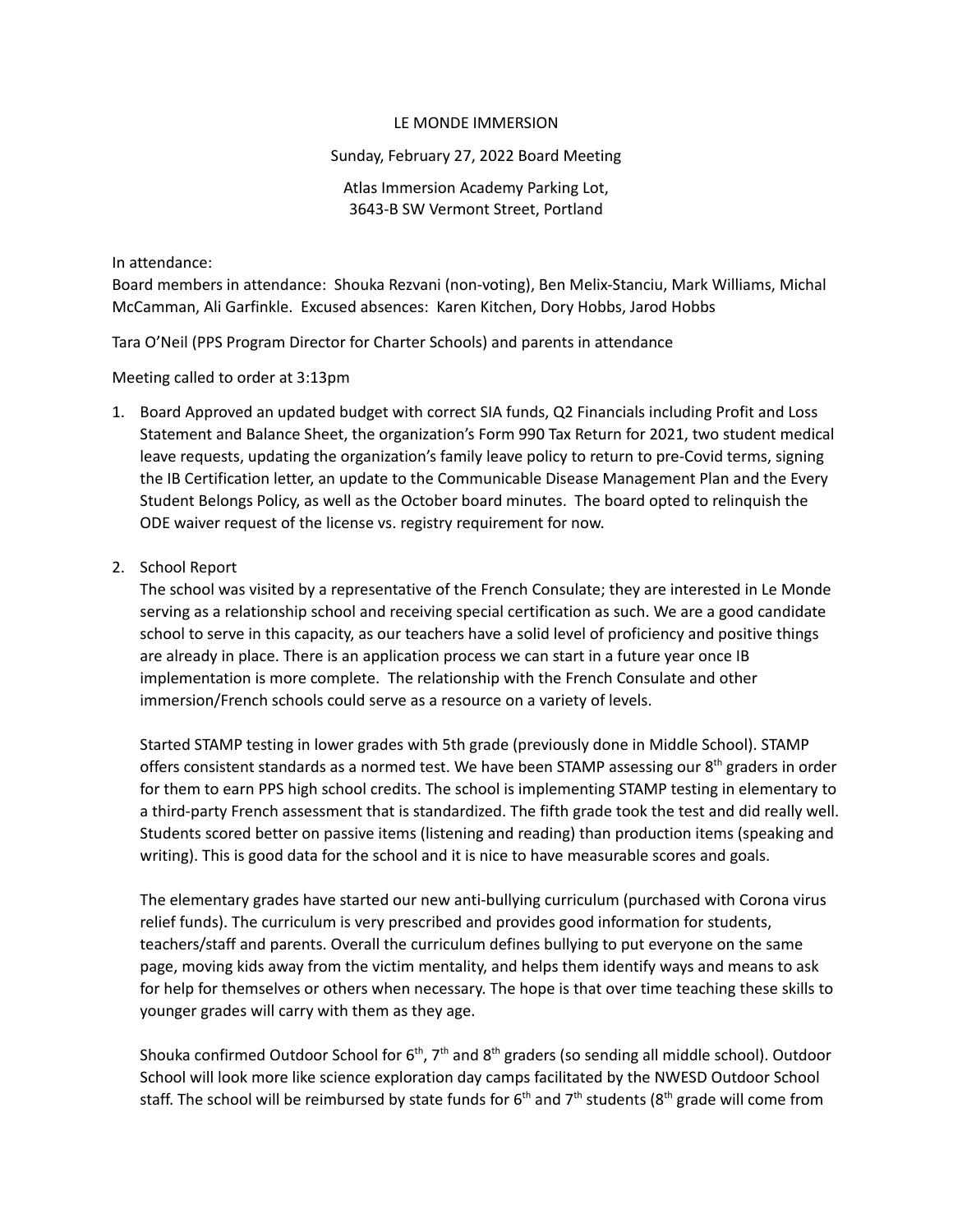field trip budget). Shouka advised the board that this would result in a significant unbudgeted expenditure that would then be reimbursed later in the fiscal year or early next year, depending on the state program's reimbursement timeline.

Shouka wanted to clarify information about special education (SpEd) services provision, as some parents have asked questions. Le Monde contracts with the district for SpEd services per district requirement; Le Monde can't hire its own SpEd providers. Le Monde has its general education staff collaborate with the district SpEd staff in the provision of services. Le Monde has a history, as do many charter schools, of not having full SpEd staffing, or of consistently having different and changing SpEd staffing from the district. The SpEd team (including SpEd staff, the student's parents/guardians, and some general education staff) determines the number of special education minutes and specific needs of individual IEP students. If the levels of need are high, in some cases the SpEd team will determine that a Change of Placement is the best option for the student. This may involve the move to one of the few schools in the district that has a special Social-Emotional Skills classroom or a Communication Behavior Classroom, where there is a low limit on the number of students, two specially-trained teachers, and often the support of a psychologist. Charter schools don't control that decision-making. This Change of Placement determination can also happen at neighborhood schools that have learning centers and additional staffing as compared with charters. Determining that a Change of Placement is needed is not done lightly at any school. The process of determining that a Change of Placement is the best course of action takes time, and many schools are having situations where escalated students exhibit unsafe behaviors during this process that require room clears to keep others safe. These situations are incredibly challenging for everyone involved and reflect one of the fundamental challenges that schools are all dealing with right now.

Shouka adds that despite these challenges, really great things are happening across the school. We are having some interesting activities and events; a fourth grader won the all-school Spelling Bee in a huge triumph!

The PPS calendar is not yet published, so Le Monde has not yet finalized its academic calendar dates for 2022-23. Le Monde's calendar tends to somewhat (but not identically) mirror PPS's.

# 3. Discussion of Covid Protocols/Updating Travel Policy

Masking – March 19 the state mask mandate will be lifted. The masking guidance is rapidly changing. The Board suggests waiting for official ODE and county guidance before making a final decision regarding masking at school. While the CDC has updated its guidance, Multnomah County has not made any announcements yet. Because school is the place of employment of staff members, their perspective is important, and Shouka would like the board to consider prioritizing staff concerns. Many staff members still voice concerns about Covid, especially if they have individuals who they care for that are unable to be vaccinated (such as babies, who multiple staff members are supporting in their families even if they do not have them themselves). Shouka recognizes there are varying opinions about masking and doesn't have a strong personal opinion about them, but does feel the need to support those staff members who still feel unsafe. She doesn't anticipate requesting masking forever. From her survey of staff she says most who expressed an opinion would prefer to retain masking indoors, but don't have a strong opinion about masking outside or would be ok with not masking outside. To support those staff members who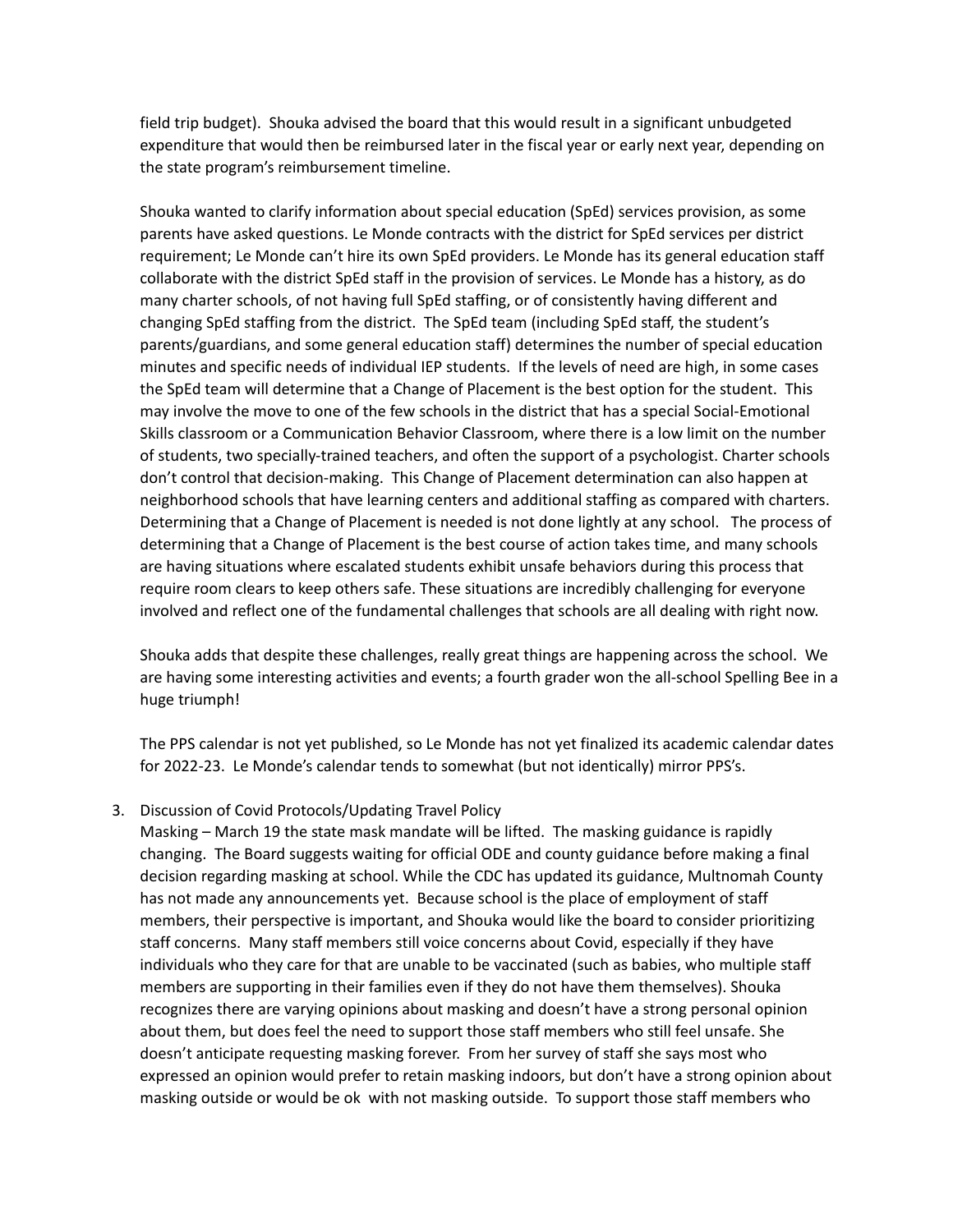have expressed sincere concerns about having to work in an unmasked environment right now, Shouka feels strongly that we should wait and see how those staff members feel over time, and possibly at least for this academic year of a few more months. For the most part, students and staff function fine with masks and are used to it and individuals with specific medical needs can be accomodated. At this time it does not make sense to vote because we should wait for county guidance. Ben suggests if we diverge from guidance we need to establish criteria for doing so. Tara mentions that the district will follow the teacher's union contract, which includes SPED professionals. The PPS vote is important because if we decide to unmask but SPED remains masked, SPED professionals will not come to our school. Masking is also a larger decision that fits within the framework of the layers of Covid guidance generally. For example, the current guidance reads that if we remove masks, and students or staff contract Covid, we then need to contact trace or shut down exposed cohorts. So we anticipate changes from the Oregon Department of Education and Multnomah County Health, with new guidance coming soon. Shouka recommends that we hold off on making a final decision pending new guidance being released, which should happen in the next month. The Board elected to table any changes regarding masking until at least one week after Spring Break, by which point updated guidance should have been released, and then Shouka will re-survey staff.

The travel policy needs updating. As always, the travel policy does not apply to vaccinated individuals. If students are unvaccinated and travel, Shouka proposes we reduce the quarantine period to 5 days (equivalent to Covid exposure). The Board votes yes. This will also likely need to be revisited as guidance changes, and will be revisited after Spring Break.

#### 4. Intern Committee Discussion

Should Le Monde seek placement of French Teaching interns again next year? During Covid the intern program was halted. This year we hired staff instead of interns, and Shouka suggests we keep that staffing if feasible as having employees creates positive stability and accountability. That said, having two or three interns to supplement staffing feels like it could be a good return to the internship program and would provide a big benefit to the school. Shouka is not sure if the program is again ready to place interns but will inquire.

#### 5. Financial and Fundraising Update

The profit and loss statement and balance sheet through January were reviewed. They don't look positive, because we ran the report on January 31 when we had not yet received the anticipated federal relief funds that support some of our staffing in our budget. In February we received 3/4ths of our anticipated SIA funds for the year, and finally were able to submit for ESSER III reimbursement from the district (but have not yet received such reimbursement), so we are actually in a better financial position than it may appear. The district's reimbursement process wasn't in place until late December. Tara commends Shouka as the first charter school leader to submit for ESSER III reimbursement, which helps pave the way for other schools. Thank you, Shouka! All in all the school is operating very close to budget. We operate very leanly and our cash position is a continual challenge. Kudos to Michal on the school's first independent run fundraiser: "Oui Run". The school retained \$8-10,000 more than usual because Michal did the planning for Le Monde instead of going through the Young Audiences organization. Something helpful would be for parents to get a background check to secure volunteers earlier. Let's get the word out to new families! We still will do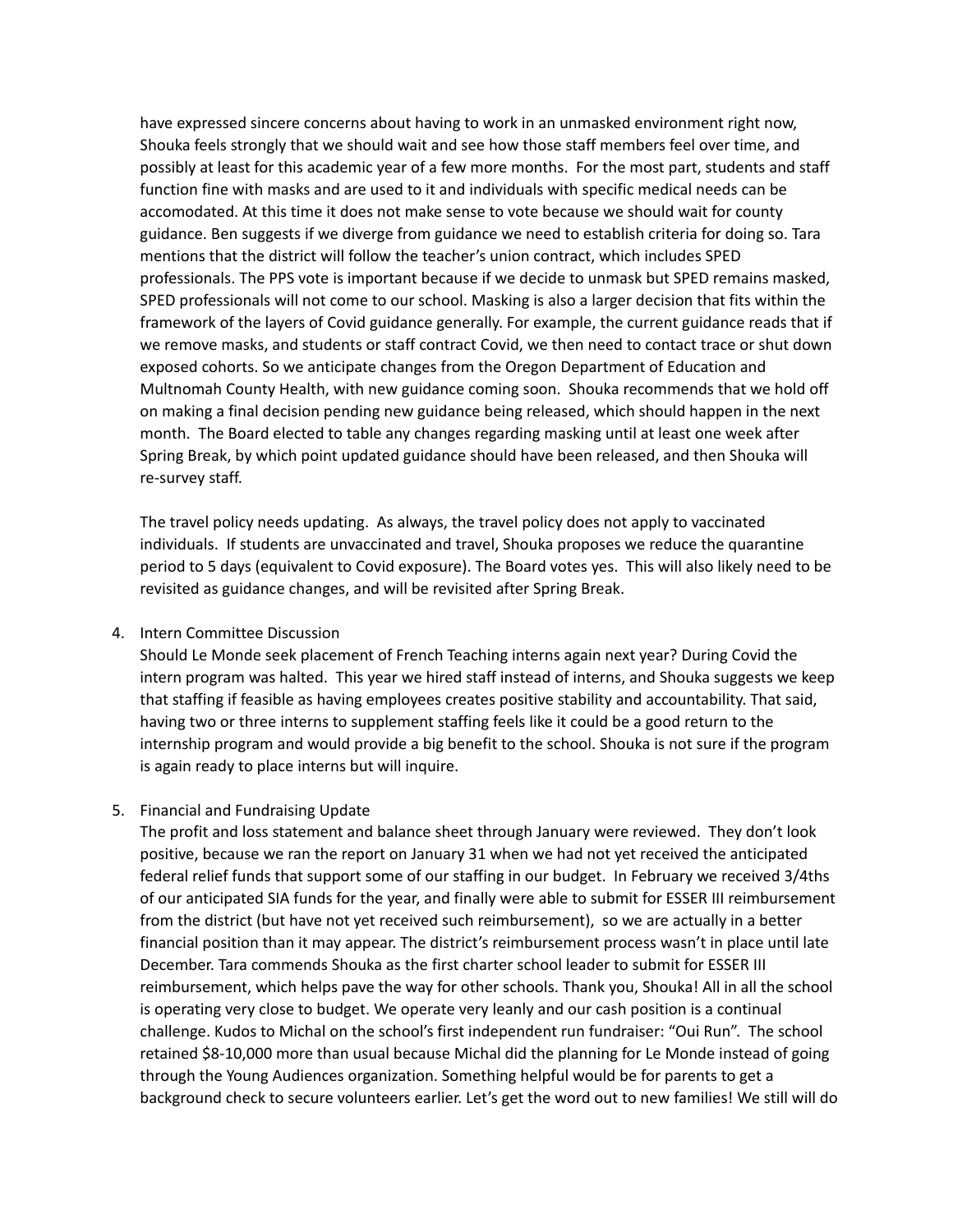a Young Audiences Fun for the Arts Dance, which will take place next week. Money earned will go to a cumulative pool that will then be distributed equitably to schools in the district. In addition, the Portland Arts Tax funds should be distributed soon. The board discussed a Spring Fundraiser. If parent volunteers don't want to do anything, Shouka will do a school wide ask for donations, which seems to work well without the extra work of planning a venue, selling tickets, looking for donated items, etc. Fundraising around something the students produce (art, a movie, etc.) is always well-liked by donors like grandparents, though it doesn't always produce a lot of revenue. Someone mentioned as a possibility a "pay per view" video of something produced by the students

## 6. Champions AFCA Conversation

This is an obvious ongoing problem in not having an after school care program this year. Champions sent an email saying they were going to start, and then that the individual that had been hired quit. They seem ready to go in terms of completing licensing and those inspections, but it seems they are having staffing challenges still. Shouka asked for another status update on Friday. Shouka learned recently that Champions also failed to start the after care program at another school, again due to staffing challenges. The board discussed if it should consider a back up plan; it will look over the summer for another organization to do the program if Champtions does not start by then. Tara reports that this is a massive challenge and that currently most charter schools are not offering AFCA this year. Champions is part of a national childcare for profit; if they can't weather this crisis then who can? A parent asks if there are opportunities to partner with other schools? Le Monde is not capable of taking this on right now, but it is anticipated that hiring challenges should start resolving. Champions has the reach and the skill set to do childcare staffing. Parents want to hear that Champions are out, but we also are hearing from Champions that they will start soon. Since hiring and childcare are national issues, we think Champions could still be a better option. Champions continues to seem like the best option even though them not starting has posed so many challenges for families. The Board requests that Champions communicate soon with the families and make a final decision about service provision. Shouka plans to discuss this with them on Monday.

# 7. Le Monde Parents Community Update

Coffee and park outings were going great but the parent group will hold off meeting again until after Spring Break. OBOB was held yesterday and went well! Kudos to the organizers! Each month LMPC is holding community outreach projects, which includes donating or partnering with local organizations. LMPC will hold a uniform exchange on March 9, the Science Fair will be April 20 (21 kids signed up and will be virtual).

# 8. Families for Diversity, Equity, and Inclusion

Tonight there is a DEI recital on zoom! Students are performing and there will be a Josephine Baker focus. The recital will be recorded. Parents/family members can participate in an upcoming book club type event on March 13 to discuss the Multnomah County Everybody Reads – Good Talk. Families for Diversity, Equity and Inclusion are increasing recruitment efforts for Le Monde; a website for families was created with information available to share online for the lottery. The group also put up paper flyers at the local libraries. Moving forward the group plans to build into bi-monthly agenda for outreach. Shouka mentions there were a lot of attendees at the virtual info night webinar with Aurelie. The infrastructure will be in place to help with recruitment efforts, so interested parents should email Sue Bickerstaff of the DEI group with additional ideas.